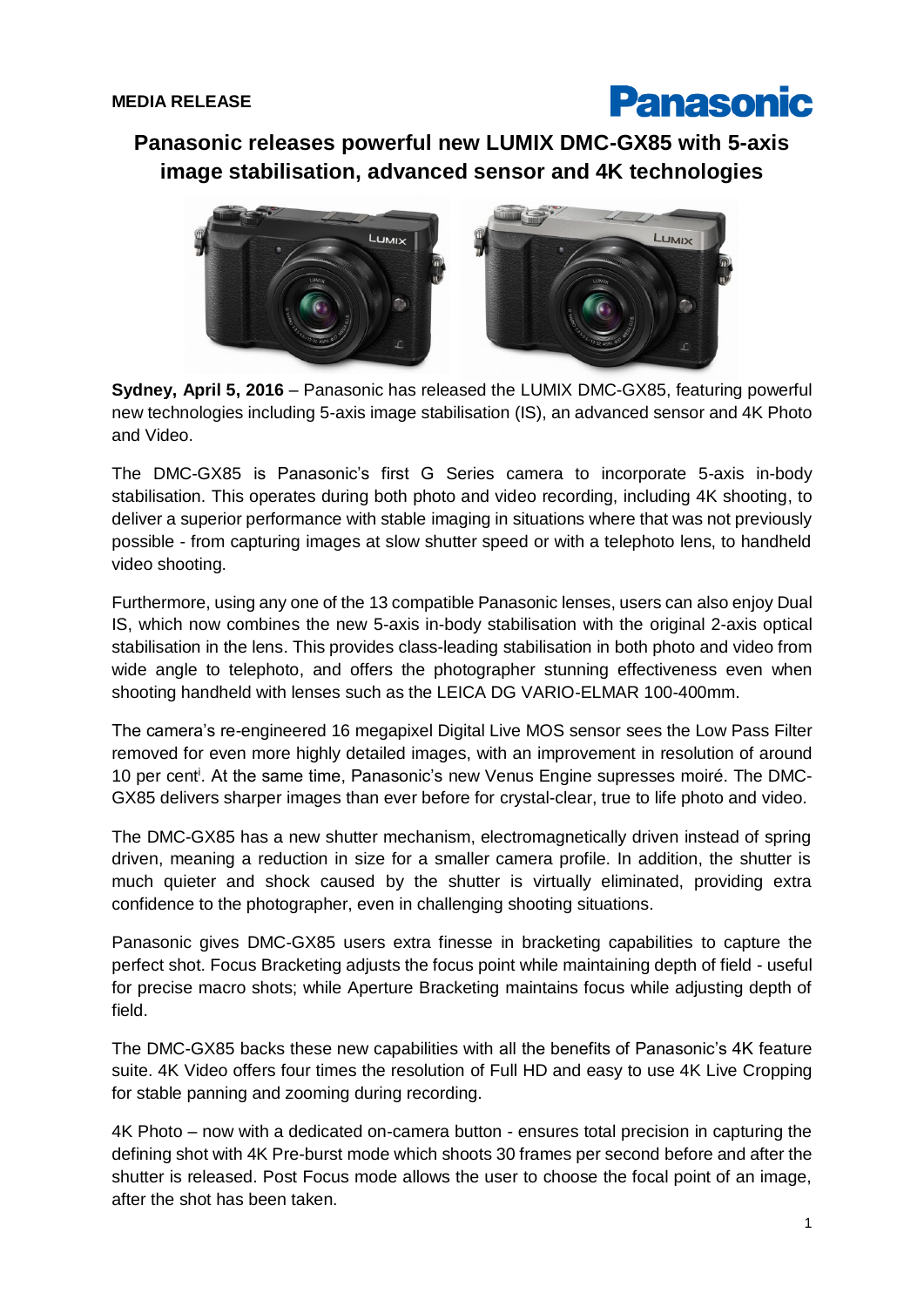Doug Campbell, Senior Product Manager, Imaging, Panasonic, said: "The DMC-GX85 has similar lines to our breakthrough DMC-GX7 which proved incredibly popular with enthusiasts. We've taken their feedback to offer a camera that supports vivid imaging with a powerful stabilisation system and precise features - designed for the meticulous photographer who seeks to express their creativity with that unique shot."

Users who love dynamic black and white photography will enjoy the new 'L Monochrome' profile with rich gradation reminiscent of classic black and white film.

The DMC-GX85 has excellent ergonomics with a high-resolution 2764K-dot Live View Finder offering pin-sharp 0.7x magnification (35mm camera equivalent). For convenience, the Eye Sensor is activated simply by looking into the viewfinder, and the 3-inch 1,040K-dot rear monitor has a versatile tilting design.

The camera body has an attractive textured look. The front and rear dial system is crafted in high-quality aluminium and provides flexibility as well as complete control over the camera, while the solid grip is stable and comfortable to hold.

## **Other key features:**

- Contrast AF with Depth from Defocus technology offering high speed AF of approx.  $0.07$ <sup>ii</sup> sec, and high-speed burst shooting at 8 fps (AFS) / 6 fps (AFC)
- Low-light AF with autofocus in -4EV lighting
- Starlight AF for capturing subjects like stars in the sky at night using autofocus
- Other useful AF features include 49-point focus detect, Custom Multi AF, Face/Eye Detection AF and Pinpoint AF
- Focus, aperture, exposure and white balance bracketing
- Creative Control with 22 filter options that can be applied in P/A/S/M mode
- Wi-Fi connectivity using the Panasonic Image App
- New optional External Flash DMW-FL200L (GN20). Complies with 90-degree vertical bounce lighting, can be used as an LED light in video recording and features wireless shooting.

The DMC-GX85 will be available in Australia in late May from photographic specialists and consumer electronics retailers. The body is available in black or two-tone silver and black.

## **DMC-GX85 pricing and availability:**

Body only (DMC-GX85GN-K, -S): RRP \$1099

Single lens kit with 12-32mm lens (DMC-GX85KGNK, S): RRP \$1199

Twin lens kit with 12-32mm & 45-150mm lenses (DMC-GX85TWIN-K, -S): RRP \$1449

Zoom lens kit with 14-140mm lens (DMC-GX85ZOOM-K, -S): RRP \$1699

For further information, please visit [www.panasonic.com.au](http://www.panasonic.com.au/)